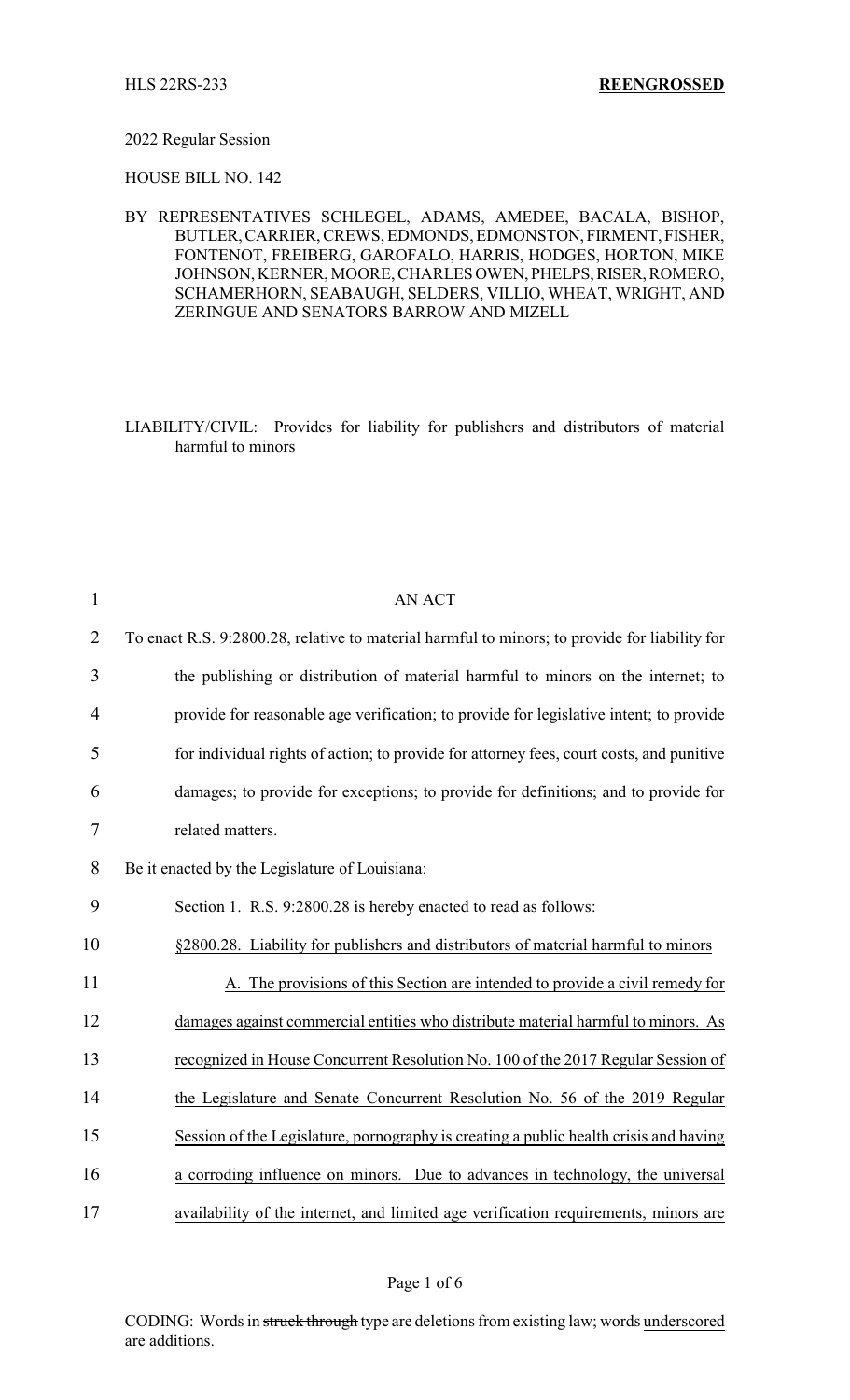| $\mathbf{1}$   | exposed to pornography earlier in age. Pornography contributes to the hyper-             |
|----------------|------------------------------------------------------------------------------------------|
| $\overline{2}$ | sexualization of teens and prepubescent children and may lead to low self-esteem,        |
| 3              | body image disorders, an increase in problematic sexual activity at younger ages, and    |
| 4              | increased desire among adolescents to engage in risky sexual behavior. Pornography       |
| 5              | may also impact brain development and functioning, contribute to emotional and           |
| 6              | medical illnesses, shape deviant sexual arousal, and lead to difficulty in forming or    |
| 7              | maintaining positive, intimate relationships, as well as promoting problematic or        |
| 8              | harmful sexual behaviors and addiction.                                                  |
| 9              | B.(1) Any commercial entity that publishes or distributes material harmful               |
| 10             | to minors on the internet from a website that contains a substantial portion of such     |
| 11             | material shall be held liable if the entity fails to perform reasonable age verification |
| 12             | methods to verify the age of individuals attempting to access the material.              |
| 13             | Any commercial entity or third party that performs the required age<br>(2)               |
| 14             | verification shall not retain any identifying information of the individual after access |
| 15             | has been granted to the material unless contractually agreed upon by the commercial      |
| 16             | entity or third party and the individual.                                                |
| 17             | (3)(a) Any commercial entity that is found to have violated this Section shall           |
| 18             | be liable to an individual for damages resulting from a minor's accessing the            |
| 19             | material, including reasonable court costs and attorney fees. The court may also         |
| 20             | grant relief as appropriate for exemplary damages not to exceed ten thousand dollars     |
| 21             | per violation for any commercial entity that fails to perform the required age           |
| 22             | verification as provided by this Section.                                                |
| 23             | The court may grant additional relief as appropriate for exemplary<br>(b)                |
| 24             | damages not to exceed ten thousand dollars per violation for any commercial entity       |
| 25             | or third party that performs the required age verification as provided by this Section   |
| 26             | and knowingly retains any identifying information of the individual after access has     |
| 27             | been granted to the individual.                                                          |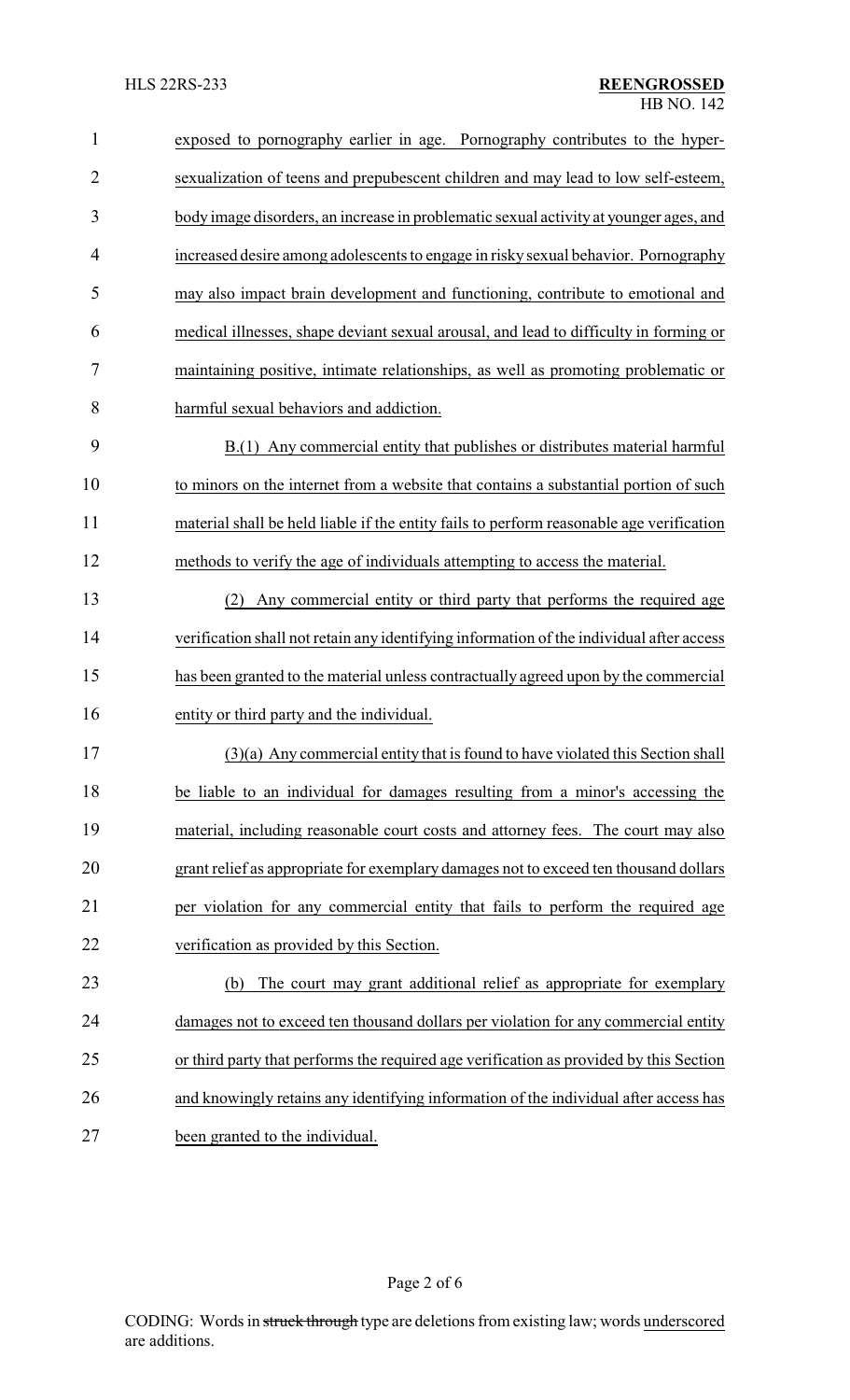| $\mathbf{1}$   | $C(1)$ This Section shall not apply to any bona fide news or public interest            |
|----------------|-----------------------------------------------------------------------------------------|
| $\overline{2}$ | broadcast, website video, report, or event and shall not be construed to affect the     |
| 3              | rights of any news-gathering organizations.                                             |
| 4              | (2) No internet service provider, or its affiliates or subsidiaries, shall be held      |
| 5              | to have violated the provisions of this Section solely for providing access or          |
| 6              | connection to or from a facility, system, or network not under that provider's control  |
| 7              | including transmission, downloading, intermediate storage, access software, or other    |
| 8              | related capabilities that are incidental to providing such access or connection that do |
| 9              | not include the creation of the content of the communication.                           |
| 10             | D. For purposes of this Section:                                                        |
| 11             | (1) "Commercial entity" includes corporations, limited liability companies,             |
| 12             | partnerships, limited partnerships, sole proprietorships, or other legally recognized   |
| 13             | entities.                                                                               |
| 14             | "Distribute" means to issue, sell, give, provide, deliver, transfer,<br>(2)             |
| 15             | transmute, circulate, or disseminate by any means.                                      |
| 16             | "Internet" means the international computer network of both federal and<br>(3)          |
| 17             | non-federal interoperable packet switched data networks.                                |
| 18             | (4) "Material harmful to minors" is defined as all of the following:                    |
| 19             | (a) Any material that the average person, applying contemporary community               |
| 20             | standards would find, taking the material as a whole and with respect to minors, is     |
| 21             | designed to appeal to, or is designed to pander to, the prurient interest.              |
| 22             | (b) Any of the following material that exploits, is devoted to, or principally          |
| 23             | consists of descriptions of actual, simulated, or animated display or depiction of any  |
| 24             | of the following, in a manner patently offensive with respect to minors:                |
| 25             | Pubic hair, anus, vulva, genitals, or nipple of the female breast.<br>(i)               |
| 26             | Touching, caressing, or fondling of nipples, breasts, buttocks, anuses, or<br>(i)       |
| 27             | genitals.                                                                               |
| 28             | Sexual intercourse, masturbation, sodomy, bestiality, oral copulation,<br>(iii)         |
| 29             | flagellation, excretory functions, exhibitions, or any other sexual act.                |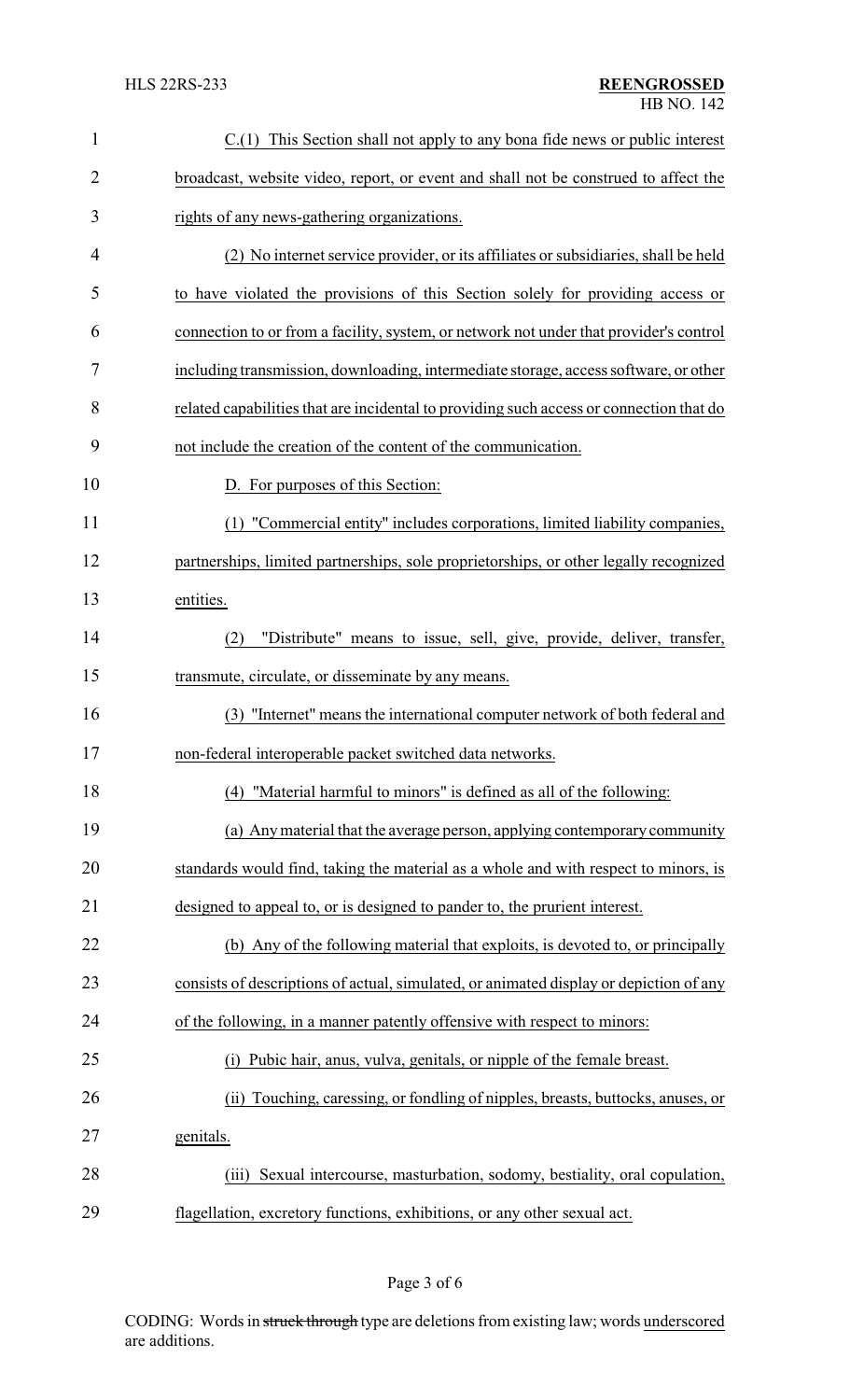| $\mathbf{1}$   | (c) The material taken as a whole lacks serious literary, artistic, political, or       |
|----------------|-----------------------------------------------------------------------------------------|
| $\overline{2}$ | scientific value for minors.                                                            |
| 3              | (5) "Minor" means any person under the age of eighteen years.                           |
| 4              | (6) "News-gathering organization" means any of the following:                           |
| 5              | (a) An employee of a newspaper, news publication, or news source, printed               |
| 6              | or on an online or mobile platform, of current news and public interest, who can        |
| 7              | provide documentation of such employment with the newspaper, news publication,          |
| 8              | or news source.                                                                         |
| 9              | (b) An employee of a radio broadcast station, television broadcast station,             |
| 10             | cable television operator, or wire service who can provide documentation of such        |
| 11             | employment.                                                                             |
| 12             | "Publish" means to communicate or make information available to<br>(7)                  |
| 13             | another person or entity on a publicly available internet website.                      |
| 14             | (8) "Reasonable age verification methods" include verifying that the person             |
| 15             | seeking to access the material is eighteen years of age or older by using any of the    |
| 16             | following methods:                                                                      |
| 17             | (a) Provide a digitized identification card as defined in R.S. 51:3211.                 |
| 18             | (b) Require the person attempting to access the material to comply with a               |
| 19             | commercial age verification system that verifies in one or more of the following        |
| 20             | ways:                                                                                   |
| 21             | Government-issued identification.<br>(1)                                                |
| 22             | Any commercially reasonable method that relies on public or private<br>(ii)             |
| 23             | transactional data to verify the age of the person attempting to access the information |
| 24             | is at least eighteen years of age or older.                                             |
| 25             | (9) "Substantial portion" means more than thirty-three and one-third percent            |
| 26             | of total material on a website, which meets the definition of "material harmful to      |
| 27             | minors" as defined by this Section.                                                     |
| 28             | "Transactional data" means a sequence of information that documents<br>(10)             |
| 29             | an exchange, agreement, or transfer between an individual, commercial entity, or        |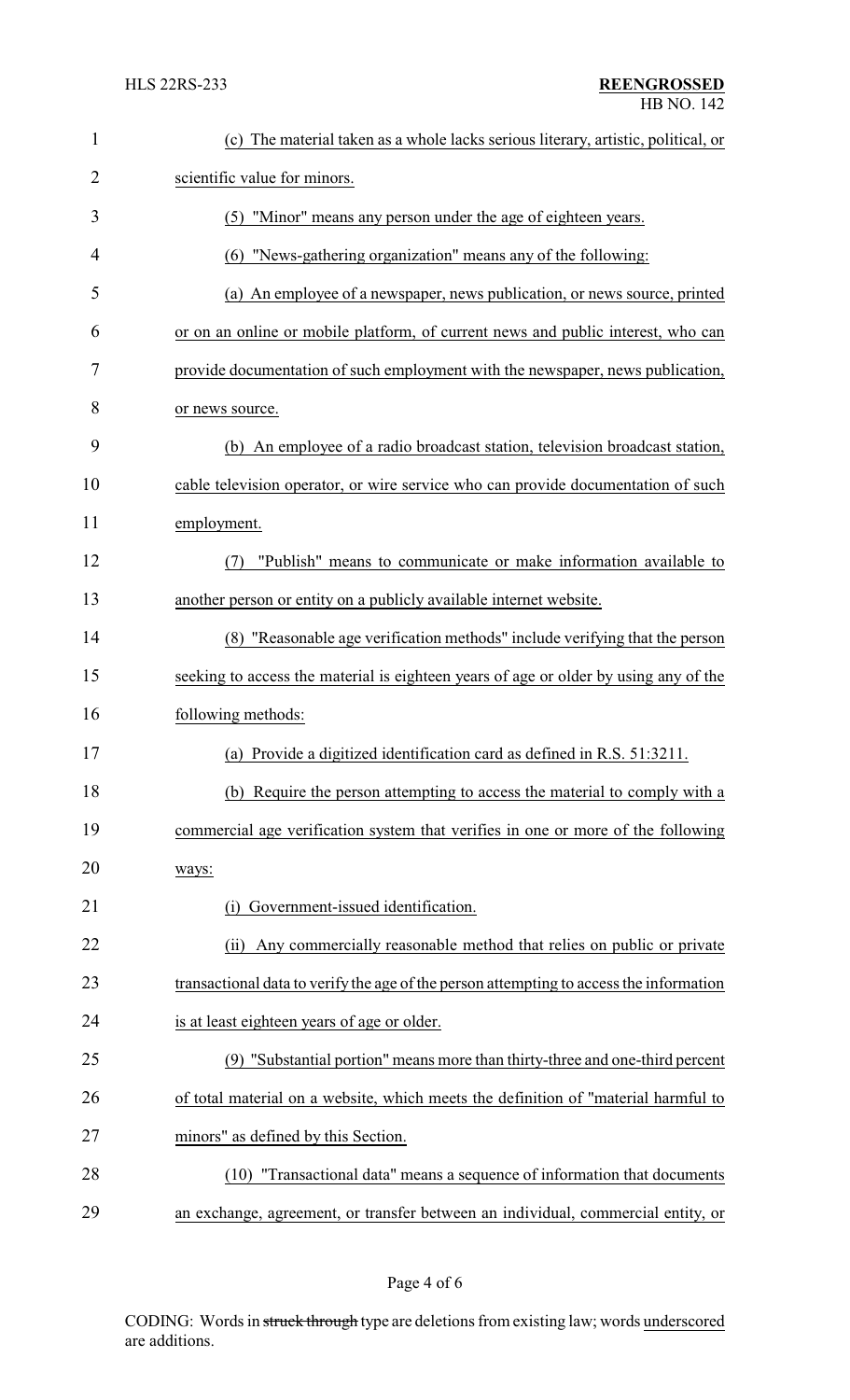- 1 third party used for the purpose of satisfying a request or event. Transactional data
- 2 can include but is not limited to records from mortgage, education, and employment
- 3 entities.

# **DIGEST**

The digest printed below was prepared by House Legislative Services. It constitutes no part of the legislative instrument. The keyword, one-liner, abstract, and digest do not constitute part of the law or proof or indicia of legislative intent. [R.S. 1:13(B) and 24:177(E)]

| HB 142 Reengrossed | 2022 Regular Session | Schlegel |
|--------------------|----------------------|----------|
|                    |                      |          |

**Abstract:** Provides for a private right of action against commercial entities who publish or distribute information harmful to minors on the internet without placing reasonable age verification methods.

Proposed law provides for legislative intent including the public health concern and influence of pornography on minors.

Proposed law provides for a private right of action against commercial entities that publish or distribute material harmful to minors and fail to place reasonable verification methods to verify the age of individuals attempting to access the material.

Proposed law provides that reasonable verification methods include the following:

- (1) Digitized Identification Card as defined in R.S. 51:3211.
- (2) Compliance with a commercial age verification system that verifies in one or more of the following ways:
	- (a) Government-issued identification.
	- (b) Any commercial reasonable method that relies on public or private transactional data to verify the age the person attempting to access the information is at least eighteen years of age or older.

Present law (R.S. 51:3211) defines "digitized identification card" as a data file available on any mobile device which has connectivity to the internet through a state-approved application that allows the mobile device to download the data file from the Dept. of Public Safety and Corrections that contains all of the data elements visible on a license or identification card and displays the current status of the license or identification card.

Proposed law provides that the commercial entity or a third party shall not retain any identifying information after access has been granted to the individual.

Proposed law provides for damages, including court costs and attorney fees. Proposed law also provides for exemplary damages of up to \$10,000 per violation for any commercial entity or third party that knowingly retains any identifying information after access has been granted to the individual.

Proposed law exempts bona fide news or public interest broadcasts, website videos, reports, or events.

Proposed law exempts internet service providers or their affiliates or subsidiaries.

## Page 5 of 6

CODING: Words in struck through type are deletions from existing law; words underscored are additions.